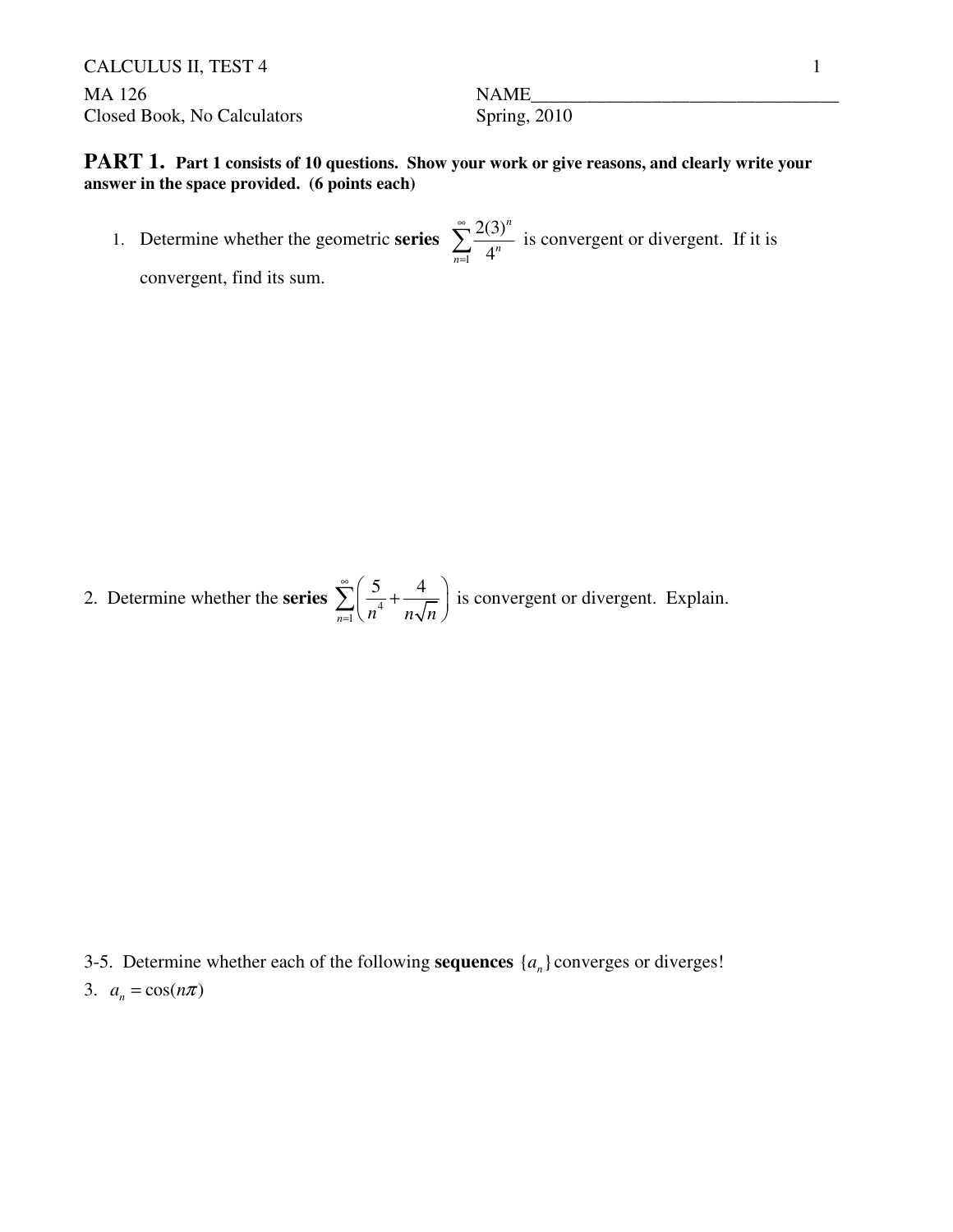$$
4. \quad a_n = \frac{n^2}{5^n}
$$

5. 
$$
a_n = (1 + \frac{2}{n})^n
$$

$$
6. \quad a_n = \frac{(n+2)!}{n!}
$$

7-10. Determine whether the following series converge or diverge.

7. 
$$
\sum_{n=1}^{\infty} \frac{n-1}{4(3)^n}
$$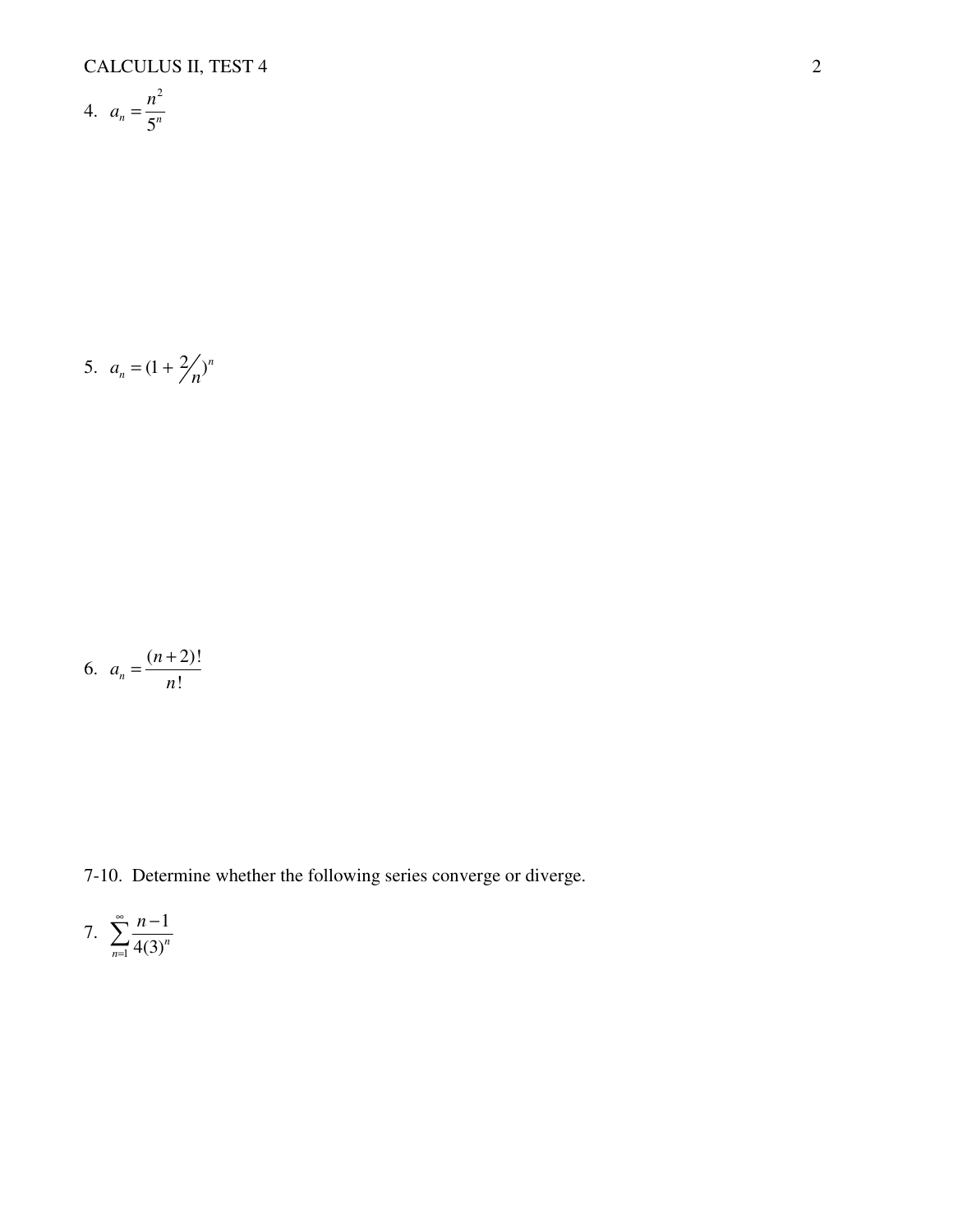CALCULUS II, TEST 4

8. 
$$
\sum_{n=1}^{\infty} \frac{-n}{2n+1}
$$

9. 
$$
\sum_{n=2}^{\infty} \frac{1}{n\sqrt{\ln n}}
$$

10. 
$$
\sum_{n=1}^{\infty} \frac{n-1}{n^3+1}
$$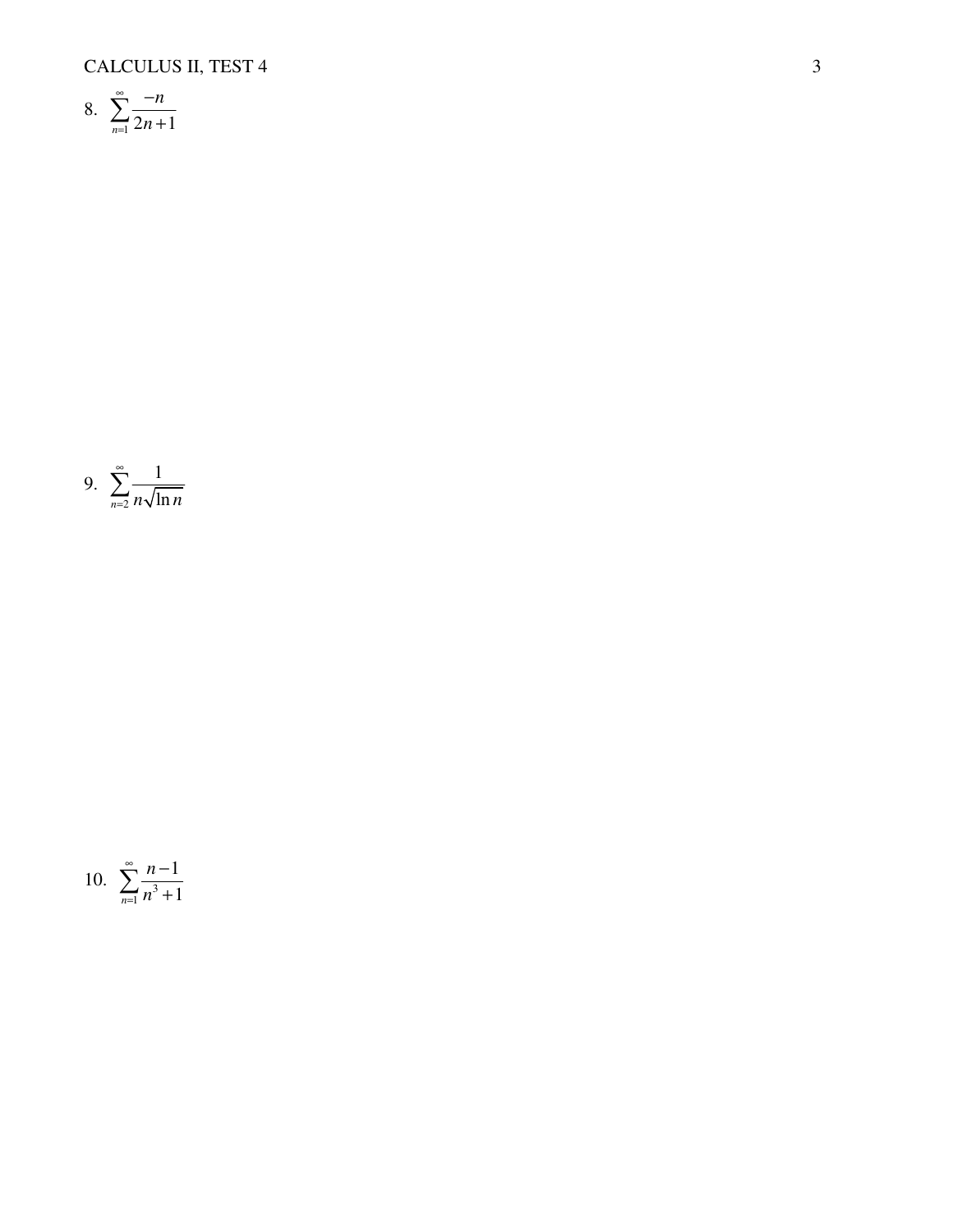Part 2. **Part 2 consists of 4 problems of varying credit. Show all your work for full credit! Displaying only the final answer (even if correct) without the relevant steps is not enough.** 

## **Problem 1 (10 points)**

Find the interval of convergence for the power series 0  $(x+1)^n$ *n x n* ∞ =  $\sum_{r=1}^{\infty} \frac{(x+1)^n}{r}$ . Remember to check any endpoints.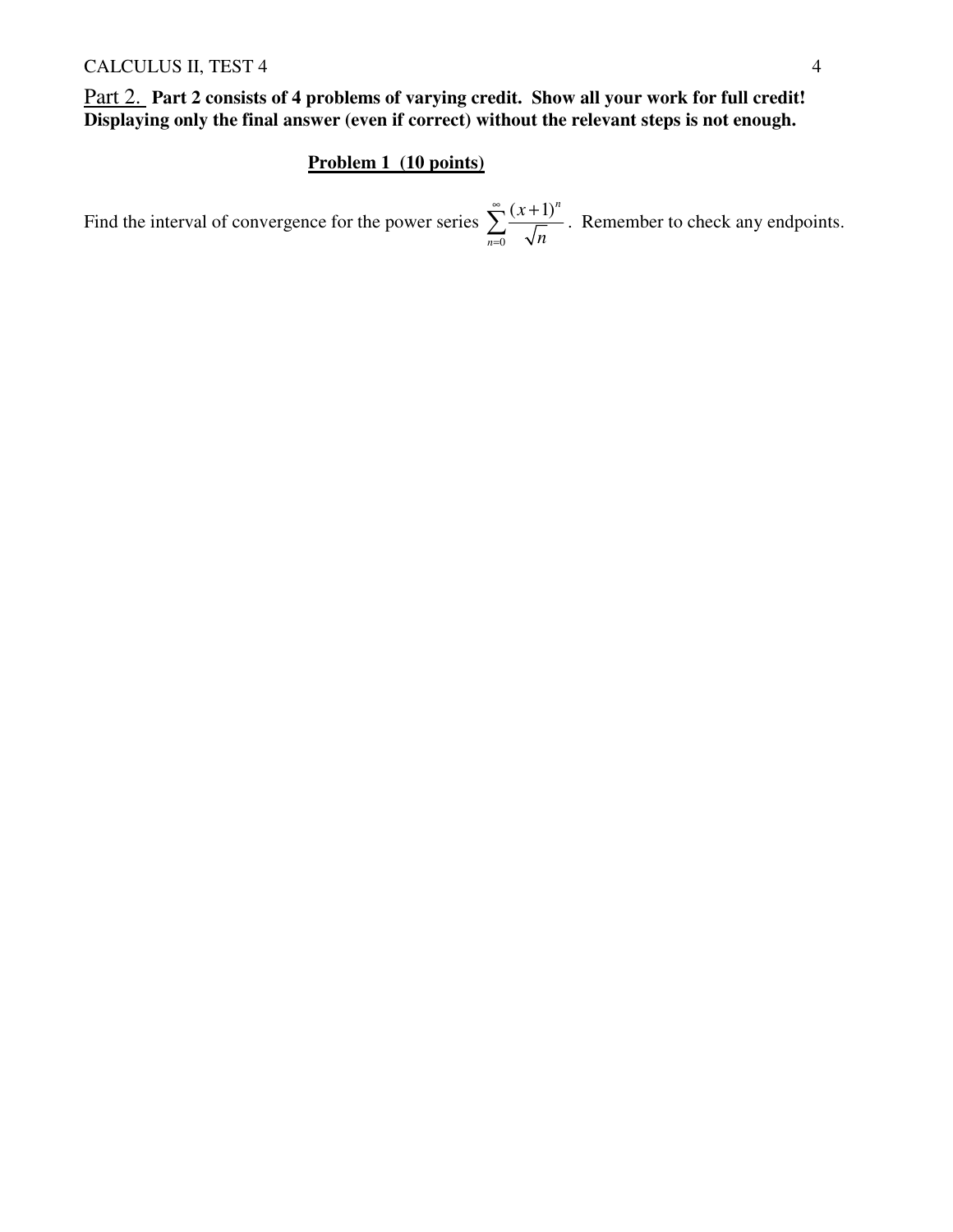## **Problem 2 (20 points)**

a. Find a power series representation for the function  $f(x) = \frac{2}{x-4}$  $1 - 2$ *f x x* =  $\frac{2}{-2x}$ . For what values of *x* does it equal the function?

b. Find a power series representation for  $g(x) = ln(1-2x)$ . For what *x* does it equation the function?